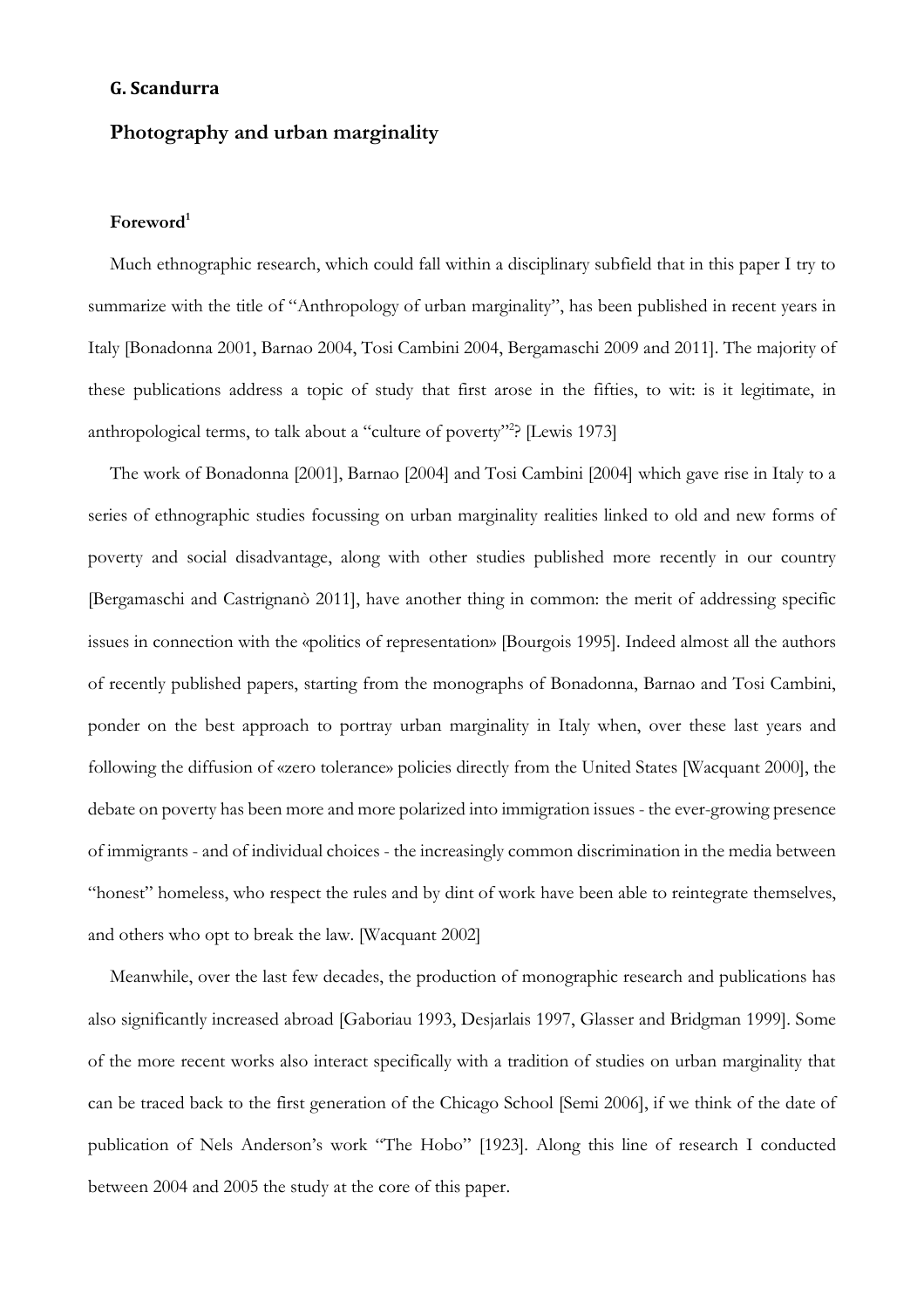## **1. The field of research**

The "Project Carracci" was launched in Bologna in December 2000 thanks to various social bodies and voluntary organizations responding to a call of the City of Bologna for coping with the cold emergency. They committed to create a network that would be able to deal, in just ten days, with the urgent need to shelter the homeless who, at that time of year, would not find a place at the existing city facilities [Rete Carracci 2005]. The Network, comprising a varied group of organizations, won the contract for managing the facility made available by the City behind the central station of Bologna, in the inner northern suburb of the city, undertaking to set up a "low threshold"<sup>3</sup> support service combined with a particular notion of damage limitation. The recipients were identified from the beginning on the basis of few easily detectable criteria, i.e. residents in Bologna suffering from particularly difficult socioeconomic conditions, Italian non-resident citizens living in the area temporarily in a disadvantaged position, foreign citizens with a residence permit and political refugees.

The night shelter in Via de Carracci opened in 2000 with a capacity of sixty to eighty beds, but attendance gradually reached a peak of one hundred and ten beds with a yearly turnover of over two hundred people. At once it became evident that the average age of the guests at the "Massimo Zaccarelli" Night Shelter was around thirty-three years, that is, the lowest average age found among the other city day and night structures - at the time seven in all. In addition, already in the early years, the presence of the largest absolute number of immigrants, the highest proportion of unemployed and a significant number, accounting for 24-26% of people with middle, high and university education was observed. [Rete Carracci 2005]

The ethnographic study, which lasted about fifteen months and was later presented in Bologna between January and February 2006 through an exhibition on the users of the Carracci night shelter<sup>4</sup>, was intended from the very start to address the local civil society and institutions in order to avoid remaining a self-referential academic exercise. On the one hand it was meant as a campaign to promote public awareness and divulge our insight into the realities explored in order to overcome prejudices and fears due largely to difficulties of communication between the homeless and the rest of the townsfolk, and a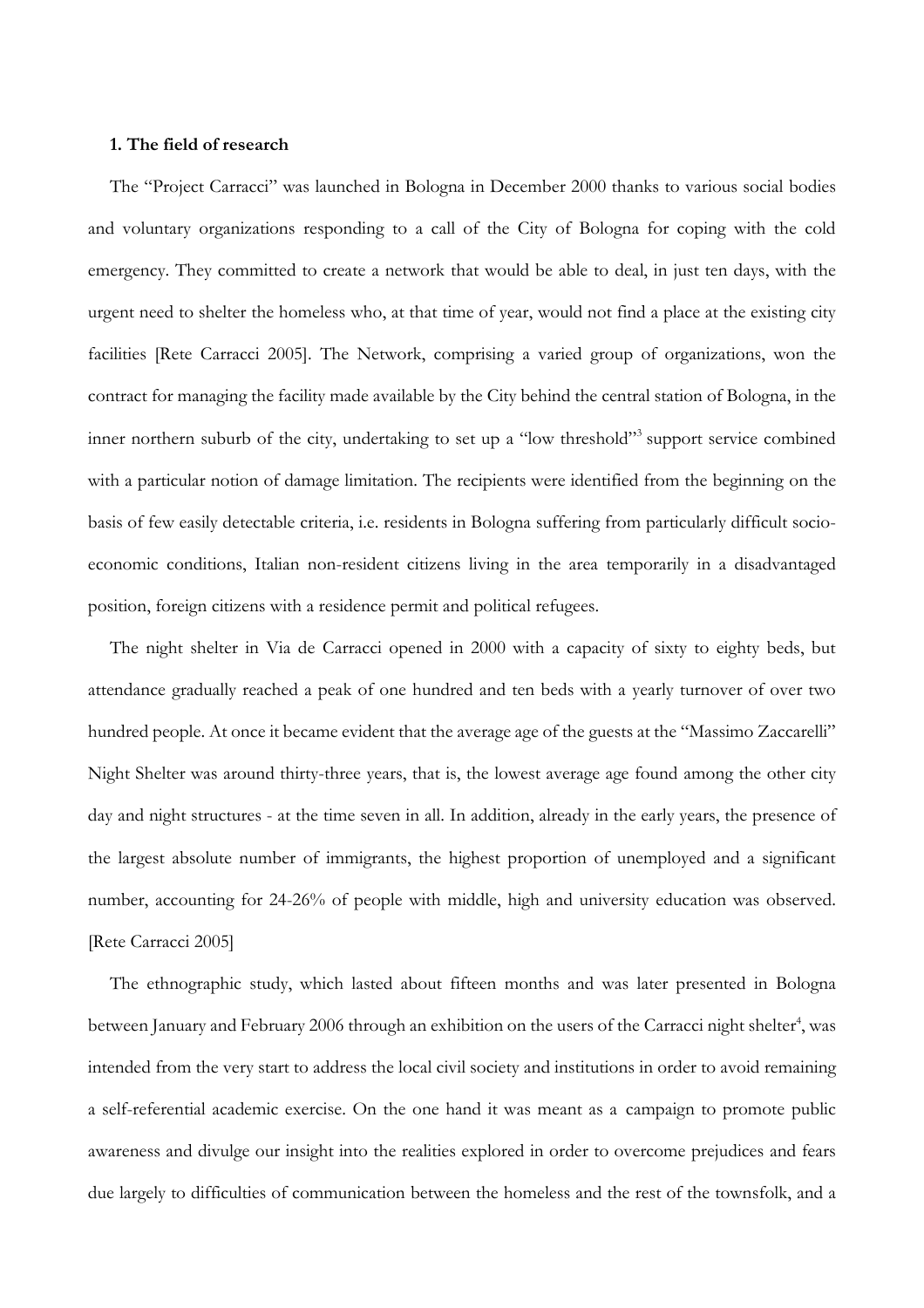lack of correct information on their daily lives; on the other, it had the purpose of generating data and analytical readings that might have been useful for those cooperatives and associations that for many years had dealt with the problem of "social exclusion" in order to improve the quality of their agency and the very nature of their work. From the onset the stated goal, shared with the photographer Armando Giorgini, was to deliver, after fifteen months of research and photo workshop, an exhibition to wrap up the ethnographic work and the production of images in and out of the shelter, so as to demonstrate to the citizens how fundamental had the photographic instrument been for us to achieve the goals that we had set in September 2004, namely the promotion of forms of self-representation that made use of an unconventional medium capable of stimulating self-awareness in the social actors involved.

Within this context the photo workshop, in addition to being a tool chronicling the circumstances of the homeless in Bologna, was to be instrumental in building a relationship of trust and involvement during the research with at least fifteen guests of the shelter. It turned out to be an ideal tool because it would have allowed the guests of the Carracci with whom we shared the experience of the Workshop and the organization of the exhibition to produce their own version of reality as well.

The Carracci had accommodated many homeless guests of non-Italian nationality from September 2004 to December 2005. The photographer and I primarily built relationships with, and involved in our study, Italians, mostly men<sup>5</sup>, simply for practical reasons, given our inexperience in terms of studies on migration<sup>6</sup>. In general, we interviewed, collected life stories and photographed people who had chosen to live for several months in this night care facility, but also homeless who refused shelters and preferred to stay on the street: they were all men and women who had led this life for quite some time and had been deeply affected by it. Working in terms of networks we then lived for some time with those homeless living in other shelters who had daily contact with the guests of the Carracci.

The field was thus initially circumscribed to the Massimo Zaccarelli night shelter. Subsequently we expanded our field of investigation focusing on those urban routes that these people followed every day, talking to them in public restrooms, soup kitchens, city libraries and in other shelters, mostly day centres. In the latter we got to meet their friends, to know what their relationships were and how they spent their free time.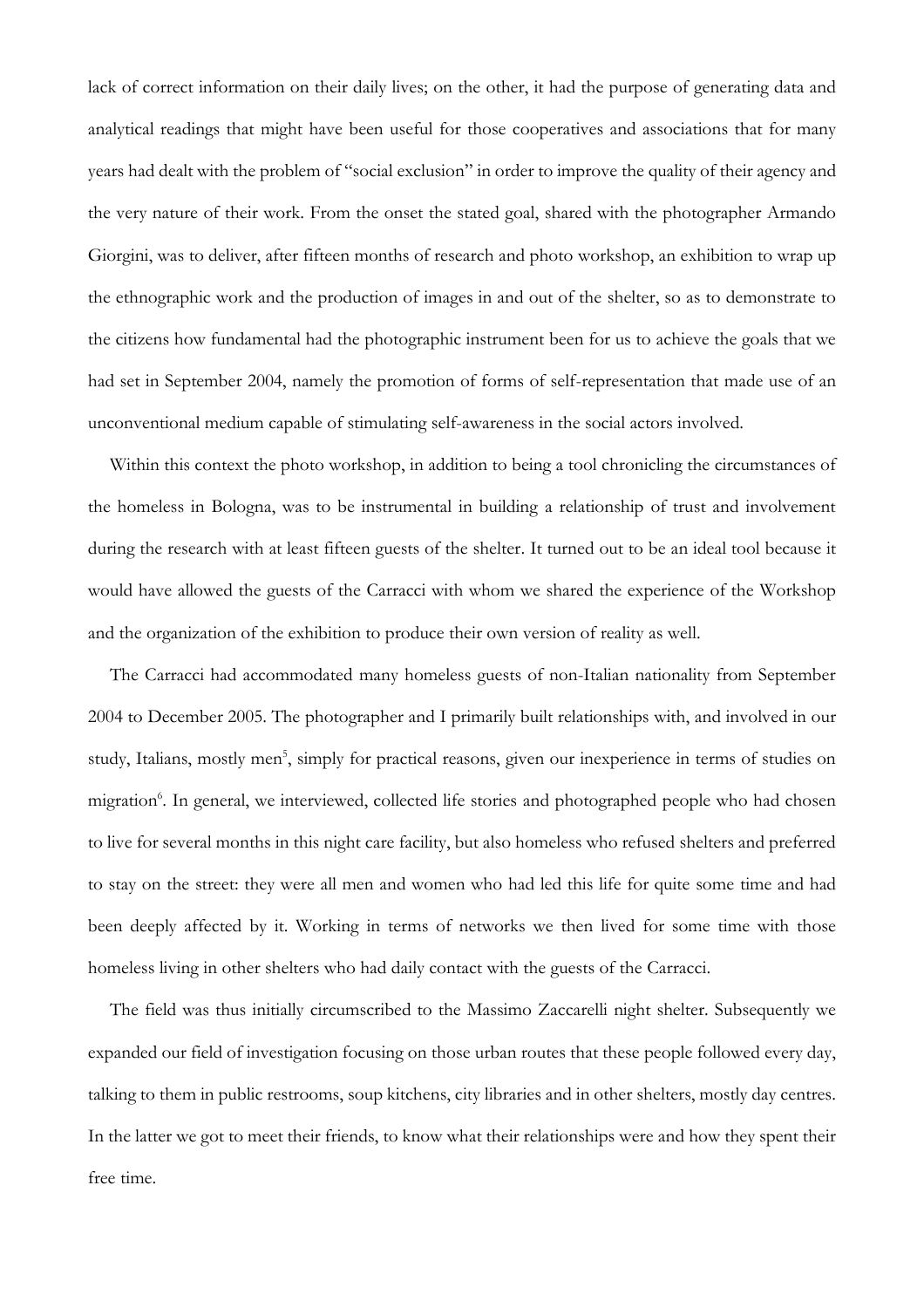The broadening of the scope of our research from the shelter to the town and back to the Carracci was to follow the photographic work that began with the "Staged portraits": the guests of the Shelter had to choose a place in the shelter they considered particularly significant, their attire and facial expression. The photographer would next give them advice on how to effectively pose in front of the camera, he would then position the lights and select the frame after it would have been illustrated and agreed upon. The long exposure time, in which the subject had to remain perfectly still, would have lent solemnity to the moment when the picture was taken and subsequently to the photograph itself.

The "Self-portraits" were next: a fixed background collectively chosen or set up by the guests of the shelter and coordinated by us. These were to be shot with a six meters long remote shutter release cable that would be visible in the frame in order to make clear the nature of the image and the fact that the subject himself had taken the photo. The camera was to be placed on a tripod so that the shot would be the same for all subjects; to accomplish this we thought from the onset to organize evening events in which the participants of the Workshop would be required to work in groups to arrange the set.

In addition, by shifting the scope of the survey we would have started following the social actors involved in the project outside the shelter. Thus the idea of a photographic essay strictly in black and white: this would not have entailed any form of active involvement by the subjects to be photographed. The photographer Armando Giorgini had to capture the subjects at various times in their daily lives and every technical or aesthetic decision would be his own.

While walking through the city along with them the idea was, at this stage, to have also some photographs taken by the participants themselves with a disposable camera: the participants had to be encouraged to express themselves through the individual use of the photographic medium and to tell their own real and imaginary daily life. The object of the shots was to be completely free. We would have only provided them with some basic technical instructions, standards of aesthetics and photo set up notions.

The idea of a photo workshop that would have ended with the setting up of an exhibition had been initially merely instrumental, as it was the only way for us to gain access to the Shelter for some time. I had not meant in any way to put at the centre of my research the representations of the homeless by the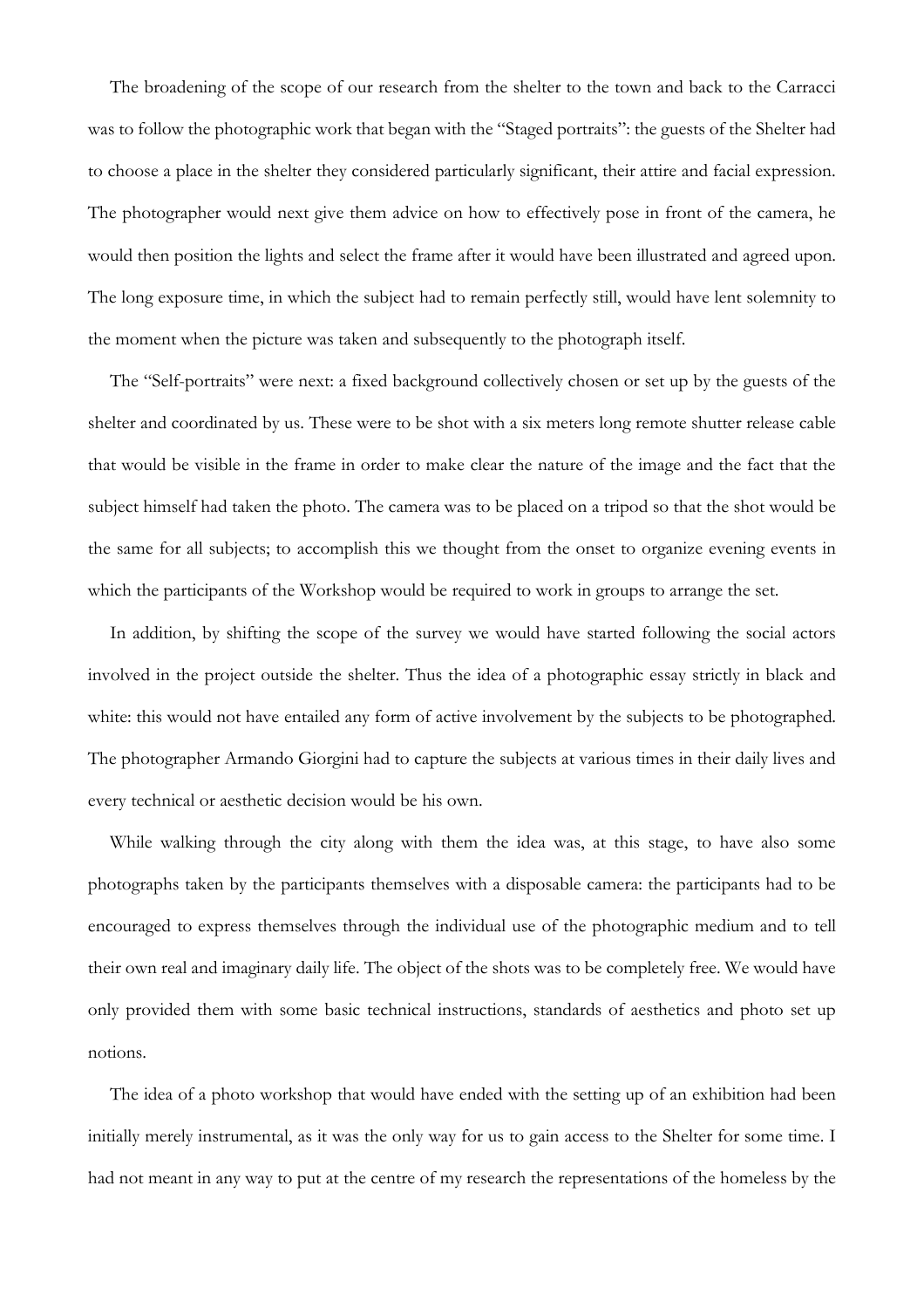Carracci social workers - who knew that I was an anthropologist wanting to do some research in order to narrate the stories of their guests - and the only way to access the Shelter's daily life was by organizing cultural activities. In proposing to do the Workshop I had not thought, at first, that it could have turned out to be so useful for my research.

### **2. The Shelter**

On the 3<sup>rd</sup> of November 2004 we entered for the first time the Carracci with our camera. The problems, however, were not long in coming. At seven in the evening all guests would return to the shelter. In order to make sure they would bear in mind the beginning of the Workshop we decided to put at the centre of the entrance a tripod with the camera on it: their reaction was very dramatic.

#### *Are you crazy? Since when do criminals have their picture taken? (Armando, a guest aged forty-five) 7*

The Workshop, rather than a photography course was meant to be a way to chronicle the daily routines of the shelter's guests, who not only were to be portrayed by us but had to learn to use the camera in order to shoot images of themselves inside and outside the Shelter. The agreement with them was clear from the start: none of these photos would appear on national or local newspapers.

*I can't do it, I can't risk that people at work find out that I come from this world, they will send me away. (Raffaele, one of the oldest guests of the shelter, who had found a job a few months before)*

There were also even more basic problems, as many guests wanted to rest, eat, take a shower and we were taking up the main space of the structure. For this reason, that night, we went upstairs in the room where the women slept and we approached the bed of Sara, who was the first to express her enthusiasm for the Workshop. We explained to her what would the first phase of this activity consist in and our task, i.e. to shoot staged portraits: all participants, including herself, had to choose a place in the shelter they considered particularly significant in itself, their attire and facial expression.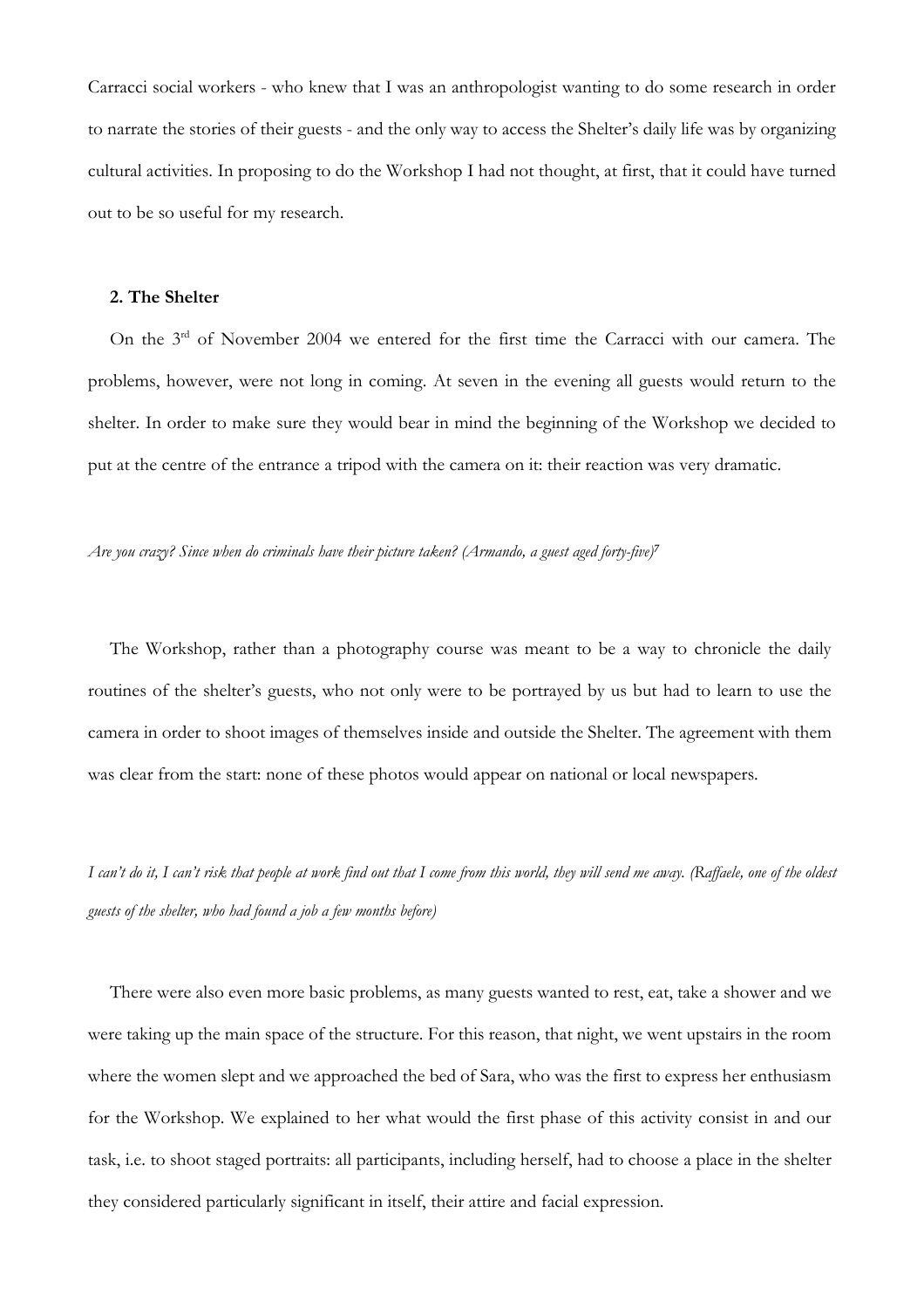By making them choose a place that felt more like their own as a backdrop for the photos enabled us to understand how they lived the space at the Carracci. Sara, for example, as Laura, another very young woman guest at the shelter also in her early thirties, chose to be photographed on her bed. For many guests this was something more than a mesh base and a mattress on which to rest: under the bed Sara and Laura kept their most cherished possessions.

Other guests we photographed in the evenings after the first day of the Workshop used to collect all their properties on a bedside table. Others still had filled the small space of the wall above the bed with photos or posters; this is where they chose to be photographed (Fig. 1). As we prepared the photographic set we asked Sara why she had chosen those particular objects and that space. These simple questions turned out, in retrospect, to be a good approach to broaden the discussion and to talk in a more general way of their lives, their loves, the difficulties they faced every day by not having a home.

Around eleven o'clock in the evening of the first day of the Workshop we moved into the dormitory on the first floor where all the men slept together. It was Silvano, one of the quietest and shyest guests, who first asked to be photographed, as soon as he entered the facility: "I want a souvenir!". From that moment onwards the narcissism of each guest of the Shelter prevailed. This also gave us the opportunity to understand the "alliances", and in a broader sense the friendships and the groups that had formed within the Shelter; and to learn more and more about their personal stories, due to the fact that as between one shot and the other at least ten minutes elapsed, the guests had time to tell their stories. The decision to do the staged portraits, which involved a long exposure time for each shot, was beneficial not only for representing the stillness, one of the dominant features of this low threshold facility, but also because it facilitated communication between us and them.

On the following Saturday evening we worked at the Carracci from nine to midnight just like we did on every Saturday, and often every Sunday, for the first three months of the Workshop. On that occasion, however, for the first time since the beginning of the Workshop, we had something to give to the guests: their first photos. We had wondered more than once if it would have been better to work with a digital camera as this might have been more stimulating for the homeless of Shelter, as they could have viewed straight away their pictures on the computer of some municipal public facility. However, having seen the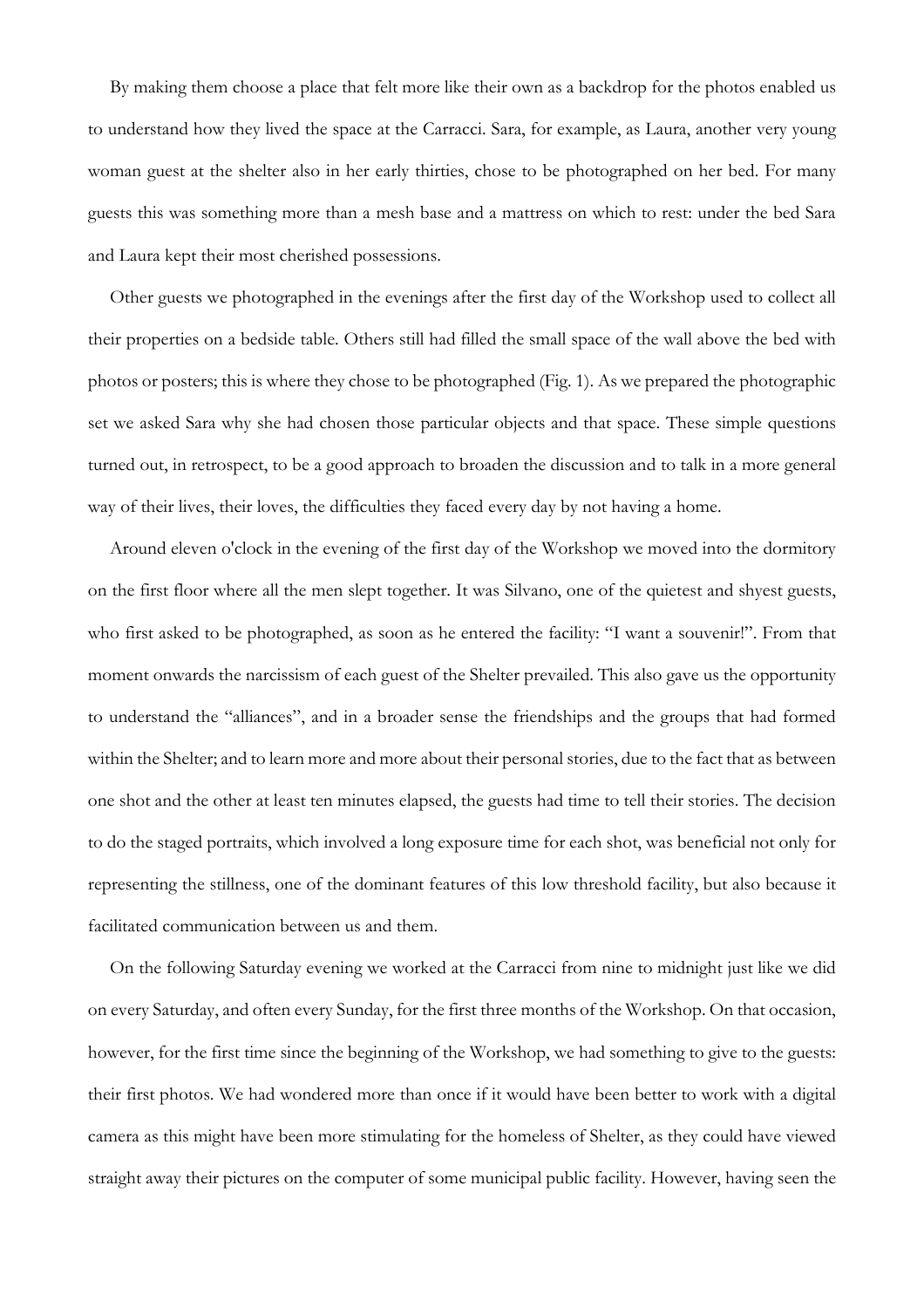final result, and always in retrospect we can say that we had been right in choosing to work in a different way. When we left, after the second round of the Workshop, many guests asked us when the photographs we had just taken would be ready. This created a sense of expectation, which then lasted throughout our research and kept us in the game as comrades and accomplices.

### **3. Life stories**

After three months of research we moved onto the second phase of the Workshop with the selfportraits. To do so we asked the guests of the Shelter to choose a backdrop and we connected the camera to a squeeze air bulb shutter release mechanism through a six-meter long wire so that they could photograph themselves in the moment and in the pose they deemed most appropriate. From December 2004 we organized the evening events by asking the participants to work in groups to prepare the setting. Thanks to the work previously done on portraits we had got to know the guests better but we still did not know much about the journey that had brought them this far.

Emanuele, who had been at the Carracci for about a year, was the first to go on the stage setting that we had created. After about a thirty minutes long monologue addressed to all of us, researchers and guests of the shelter alike, waiting under the stage, he made up his mind and squeezed the air bulb. In those thirty minutes he felt he was the focus of everybody's attention, and, like all the others after him, he perfectly played the role of subject/object of the Workshop.

Sara:

*A tragic story. I still think about it, day in and day out, my love down there in Caserta... that's where my son is, but I was so young... in love....*

### Marcello:

*Of course I have a child, a love child, but Naples is not an easy city; besides in those days there were shootings, better that I don't go back there....*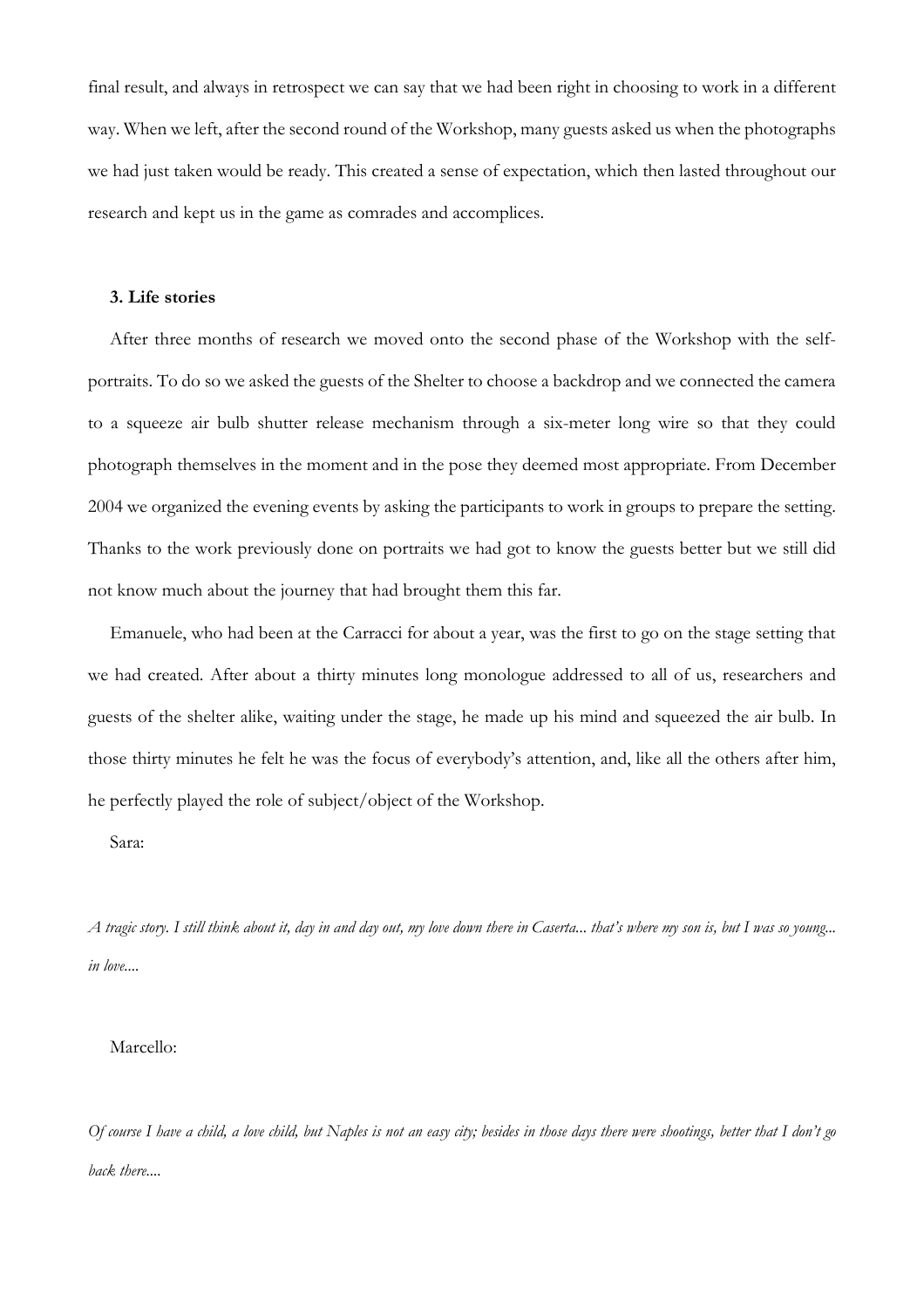Leonardo:

*We are dealing with our divorce papers, no fuss huh, we were very young, things come to an end, love blooms somewhere else, so I left Bergamo...*

Stories of love, of betrayal, of divorces. Throughout the days of the self-portraits, which lasted until January 2005, we listened to these stories. Sara, Marcello and Leonardo were all very young people and had been guests of the Shelter for at least a year: all had become fathers or mothers before turning 18. By the time they were 20 they had travelled through most of Italy, had tried almost everything when it comes to drugs and alcohol, they had married, divorced and remarried. They all had a family that they could no longer see. (Fig. 2):

*Rome is terrible from this point of view, it is an underworld, I've lived there at the Termini Train Station, it is really an underworld that should be studied, a true hell, the real one, I made some portraits of the horror, of the people who lived in this underworld, they were thousands. Like cubist portraits, all in pieces. (Claudio)*

Armando was from Rome too; Ivan, however, had lived there for several years before getting to Bologna. They had met in the streets of the Capitoline historic centre:

*Do you remember those streets where we spent our adolescence, we were about thirty odd people? We got around either on foot or on the subway, we controlled that area, we pushed drugs... once my brother called me and told me he was smoking hashish in the police car. The police would not say a thing as we were chasing the Moroccans and others out... we all came from risk areas and we would meet up there, when the old town was ours... I was from Nuova Ostia, others from Acilia, Laurentino 38, Prenestina, from the suburbs of Rome... we all did odd jobs then we would meet up there, we were a big bunch, like a generation.*

There were not only groups connected by a common geographical identity. At that stage of the Workshop, thanks to our work on self-portraits, when on stage the guests freely recited their story without there being a need for us to ask specific questions, we learnt to read into the alliances that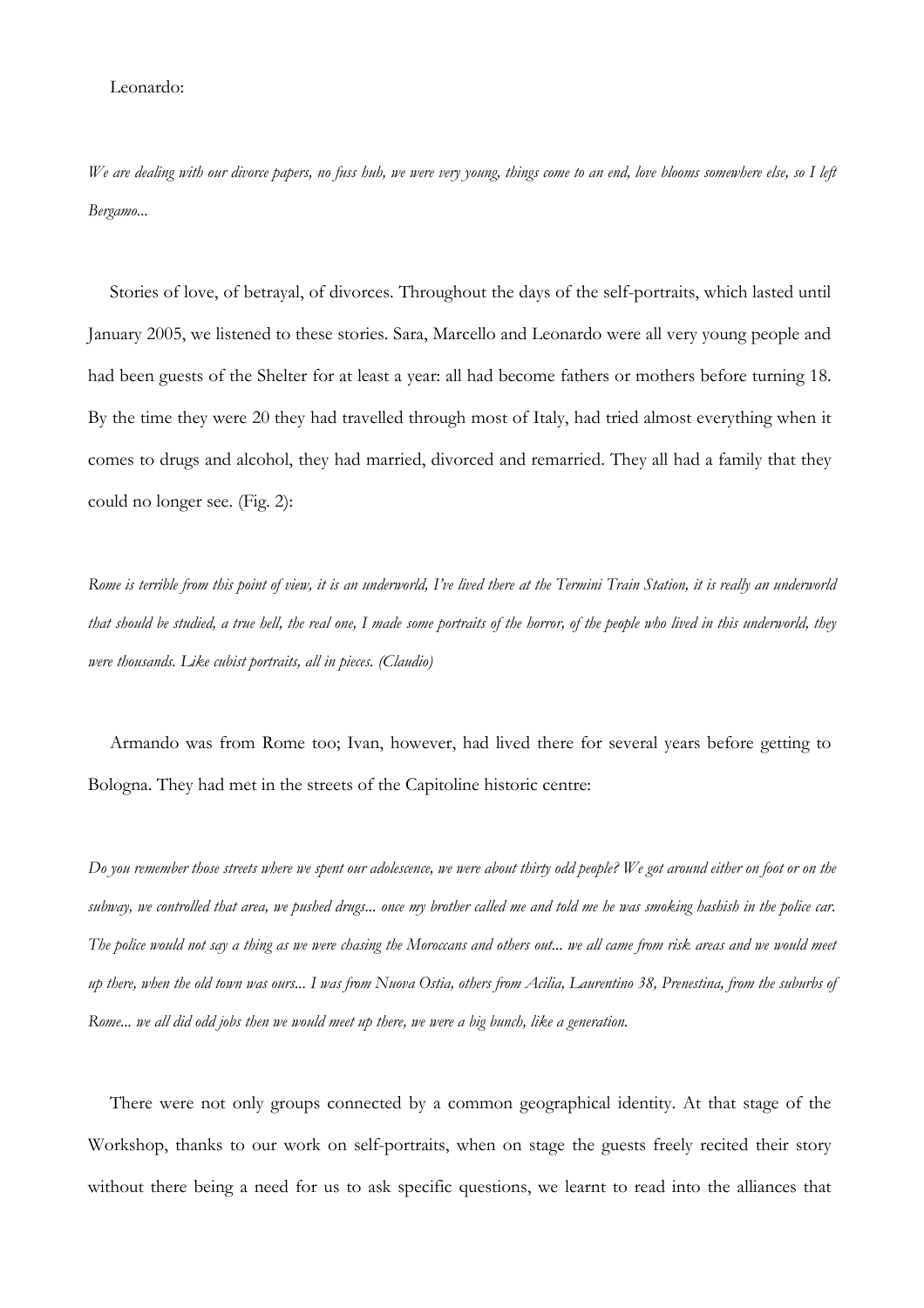characterized the Carracci especially on a generational level. Claudio, Armando and Ivan had lived their late teens in the late 1970s; so had Federico, and like him those few guests from Milan who we had met in the streets, who had grown up during that period marked by violent clashes and student riots in Bologna. For many of them 1977 had been the freest period in the history of our country, «before things had changed», as Claudio shouted on the stage one evening, who wanted his pictures taken with two music magazines of the seventies: "Because that is when the repression began":

*1977 does not bring back good memories to me, not at all, they are almost tragic ... many friends that I had back then did not make it through 1977, I lost a lot of them to AIDS and drugs ... and I was lucky as I also had unprotected sexual intercourses, and yet nothing, besides, as I always had a bit of money on me, I never shared syringes. I was, like others, a drug pusher. I took advantage of political demonstrations in the streets and delivered drugs uptown, to middle-class people. After all the police were busy with the student movement, and just as well. (Federico)*

Indeed, in those years Bologna became a favourite destination for many guests of the Carracci:

*I arrived in Bologna, as the train that took me up North always passed through Bologna and so I stopped here; and then in Bologna I felt at home, I was young, really young and I found the porticoes reassuring when I walked alone. It was the porticoes that convinced me to stay when I was young. (Ivan)*

For many of them, Bologna represented a genuine metropolitan experience in those years.

*I remember that I used to go out with a girl who took me through the maze of mirrors, do you remember them when we were little? Another girl took me to the wax museum. I had come from, we came had come from a dictatorship, I don't know how to explain it. It was a liberating experience, there was a lot of hogwash too for sure, however I felt free to do whatever I felt like doing here. (Ivan)*

On a photographic level we were not able to turn our attention to specific groups within the shelter. The guests of the Carracci, and more generally the homeless who lived in the public shelters, those who we had the opportunity to meet during the research, lived alone and did not enjoy company in the least;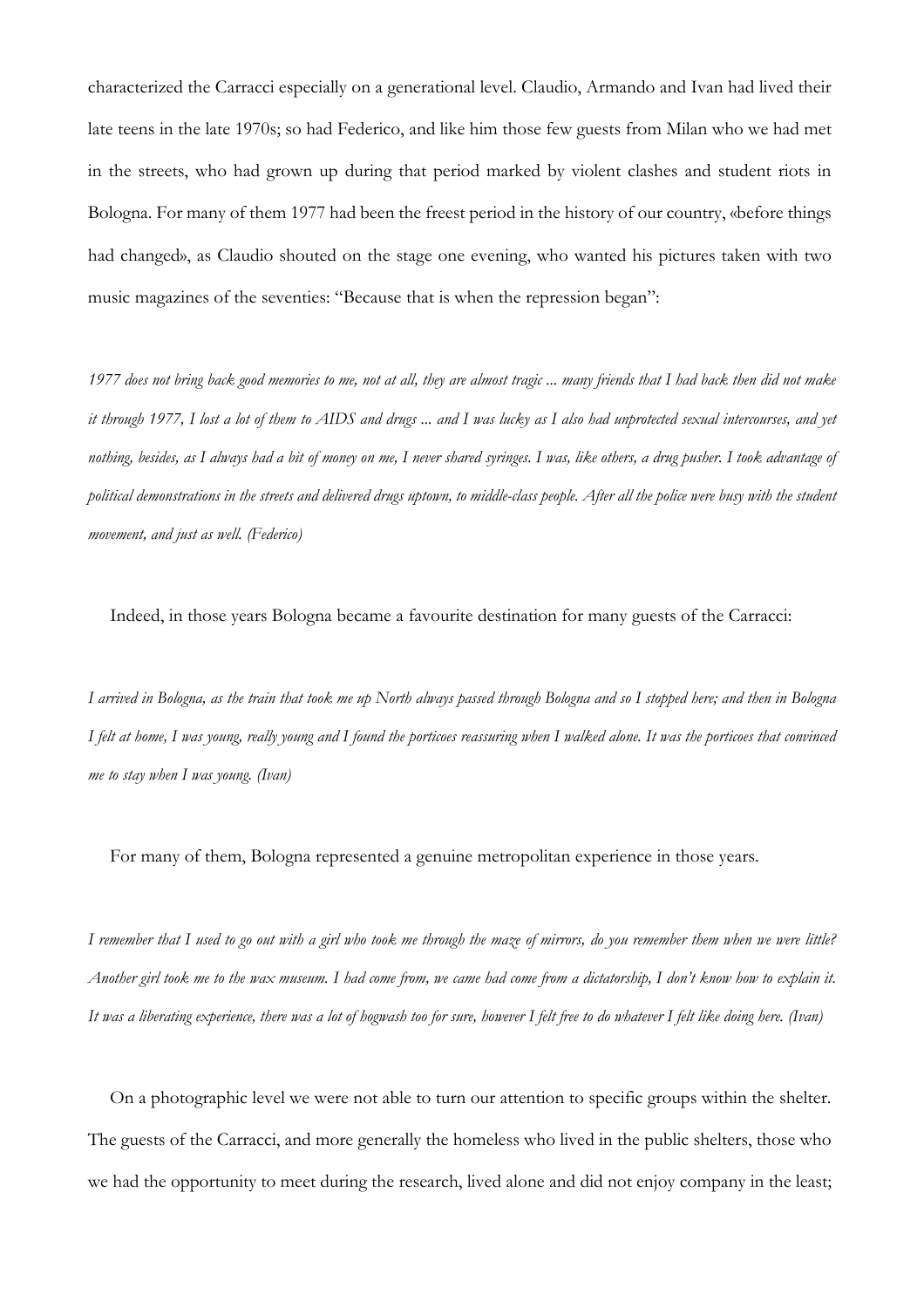friendships were very rare. Even the women of the Shelter did not let down their defences: basically the guests were on their own. Likewise, we were never able to detect the difference - which we had observed especially at the beginning of our research - and therefore to study it as such, between the long-standing homeless, who had made the street their home, and the others, viewed as a group of people who had lost their home and contact with their families and were out of work. If it was true that during the fifteen months of our research the picture of the "homeless" was constantly enriched with new faces immigrants, students, youths - it was also true that it was, however, made up of individual portraits.

#### **4. Places of urban marginality**

The first of February 2005 we went for the first time outside the Carracci. The third phase of the workshop included the creation of a photographic essay. The idea was very simple: we would have gone out with them and spent the day together until our return to the Night Shelter at seven in the evening. This would have allowed us to answer another question we had asked ourselves at the beginning of our research: which places of Bologna did these citizens without residency pass through? Where did they meet up? How did they spend their time?

Obviously there were - and in most cases it can be said that there still are, as today they remain largely unchanged - many and very disparate places. On the one hand there were the shelters and all daytime municipal and private centres; on the other there were small informal flea markets with no fixed venue as they were changed depending on the frequency of police checks. They all took place in the historic centre because it was possible to panhandle or "scollettare" there. (Fig. 3)

In addition there were those places that many homeless attended in order to hide in the crowd. Of these, the Salaborsa public library in Bologna was the most representative. Here many guests of the Carracci spent the day availing themselves of the restrooms, of the vending machines that distributed coffee and food and thus enjoying, at least for a few hours, the feeling of being "Bolognesi"; besides they could also read, because books could be browsed through without being obliged to buy them. (Fig. 4)

### **5. Self-representations**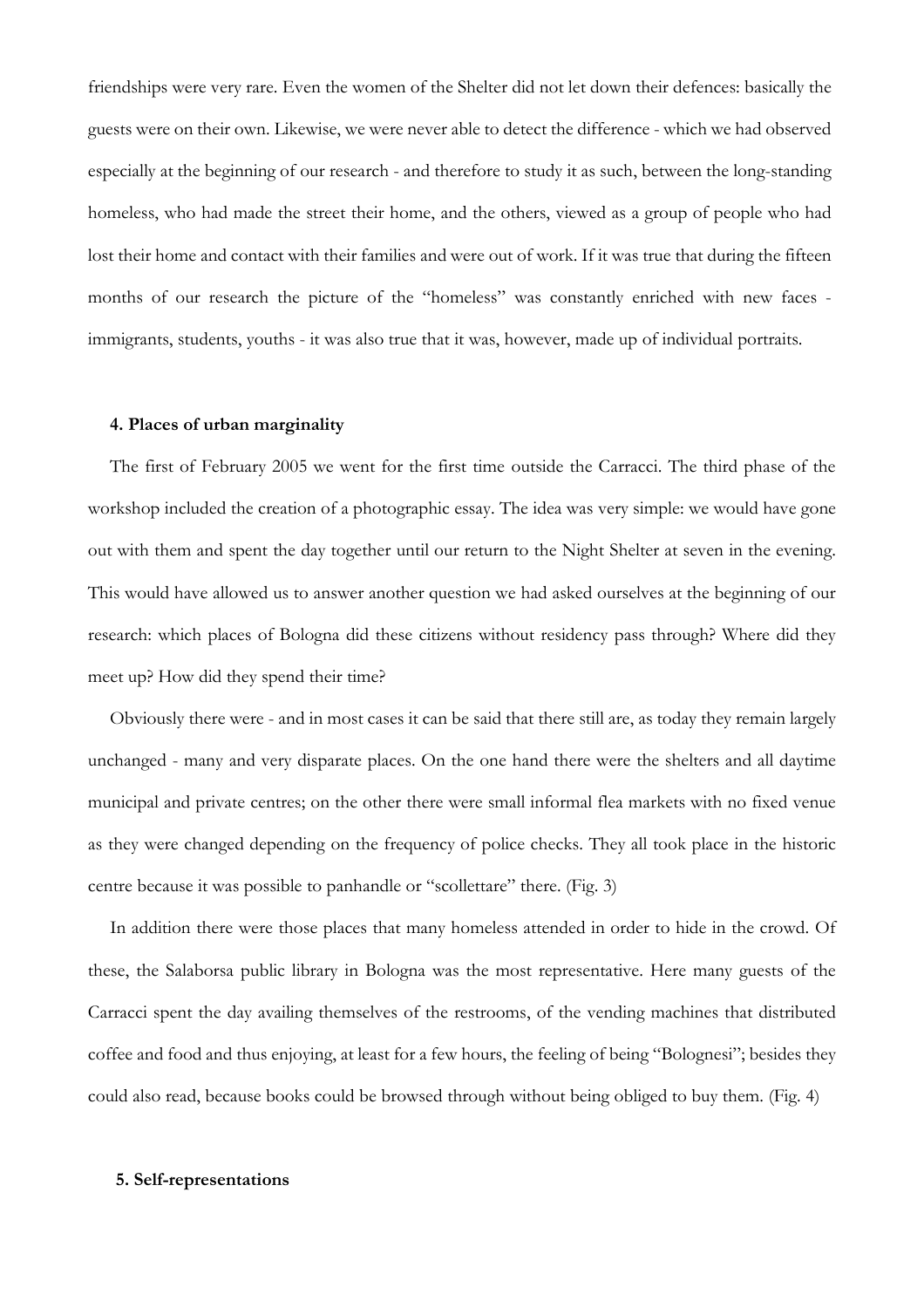In the spring of 2005 we began the last phase of the Workshop. Our intention was to ask the participants to take photographs with disposable cameras. The Shelter's guests were to take them themselves: through their own personal use of this medium they would narrate their daily lives, the city they inhabited, the places they frequented, the people with whom they spent their time. Right from the start, once we began this last phase of our research, we decided that the object of the shots would be completely free. The camera was after all the tool we had brought along every day in our ethnographers' toolbox; what had allowed us straightaway to interact with our interviewees and to build strong and trusting relationships with the Shelter's guests. Connections that would never have been established had we not offered them the chance to express themselves, had we not traded something with them. Our decision to let them take their own pictures arose in this sense from a methodological necessity: no matter how much we could learn about the reality of the homeless we were immediately aware of how their photos would have been more authentic and would have enabled us to understand better their world. [Marano 2007]

During the fifteen months of our research there were certain places that were out of bounds for us, certain people we could not take pictures of. Marcello, for example, took several photographs to show us the places where he, like other homeless of the Carracci, had sex - so we discovered how some parks in the historic centre frequented by families with children during the day became at night places where the homeless had sex, since men and women could not sleep together in the Carracci.

Furthermore, through their photographs other participants in the Workshop addressed other questions in our research, such as how they managed to survive and consume drugs without an income. Two of the guests Shelter took pictures of places subject to repeated robberies and thefts, contexts that we could not and, in some cases, did not wish to view directly. Most of the photographs taken by the homeless had portrayed one or more objects. Emiliano, for example, who was barely twenty years old, took a photograph of his personal possessions: a lighter, a hat and a knife.

What all the guests of the shelter had in common, in fact, was the lack of a private place, their own space. In the Carracci there were no personal lockers. This reinforced on a daily basis the feeling of dispossession of the users of the Shelter. This is also why when leaving the Shelter at eight in the morning, the Carracci's guests used to pack their few possessions in the pockets of their trousers and jackets or in plastic bags. This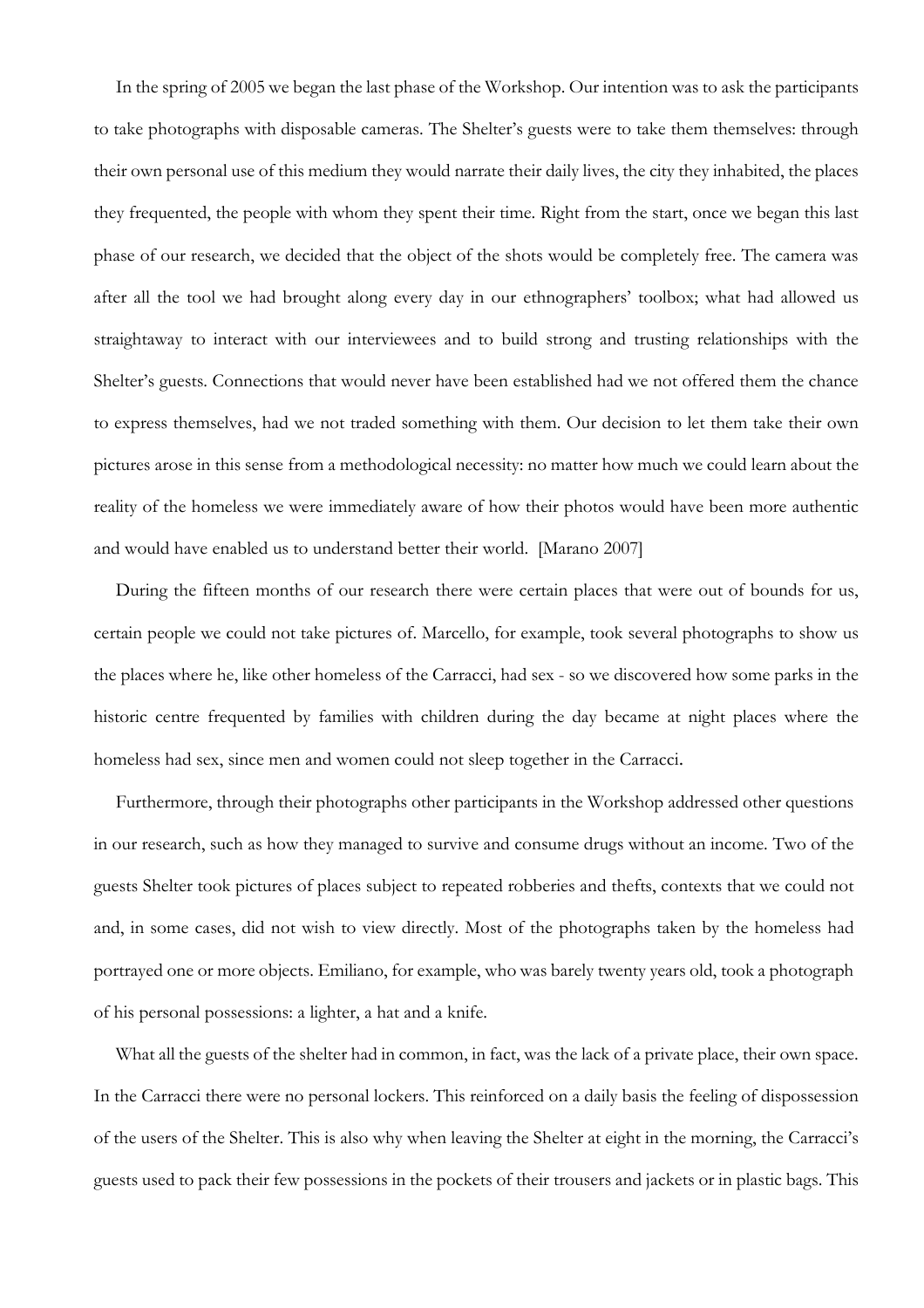allowed us to understand how the problem mostly experienced by the guests was not the lack of food or sleep, but privacy; this justified the choice of some of them to go back for some periods - this happened to more than one user of the structure during our research - to sleep in the street even though there were vacancies in the Carracci - an attitude that during our research was promptly interpreted by the social workers as a sign of some of their guests' mental illness.

## **Conclusions**

It is now generally accepted that the homeless, and in particular the protagonists of this research, do not constitute a social class nor a homogeneous group but rather a vaguely defined mass lacking its own form of self-representation. Furthermore, with the development nowadays of what many municipal administrations refer to as «new poverty» [Pavarin 2006], the impoverishment paths are characterised by a strong individualisation, and it is thus possible to observe a variety of life circumstances, with forms of distress that exceed ordinary economic deprivation. In this sense, our research was initially meant to be a way to broaden and diversify the generally shared knowledge of circumstances linked to extreme poverty in the Bologna area.

Our decision to opt for the photographic medium proved to be effective not only in winning the trust of the protagonists of our research and to better understand certain situations that we had no way of seeing, and specific practices we did not want to participate in. The photographic portraits in the end turned out useful also in finding a way to represent these people which would comply with the way they conducted their daily lives as homeless. In particular, they enabled me not to view the people object of this study as victims of a repressive and discriminatory system without a choice, and, at the same time, as monads capable, in every context, of choosing what to do with their own lives - a dominant form of representation of them even in the afore mentioned recent scientific literature on urban marginality [Wacquant 2002]. For instance, working on the representations that these players had self-produced with disposable cameras we managed to avoid overemphasizing the structural weight so as not to regard the group of the Shelter's guests simply as passive victims of their own history; at the same time, for example by exploring the places they chose as a backdrop for their portraits, we were always careful not to omit the objective conditions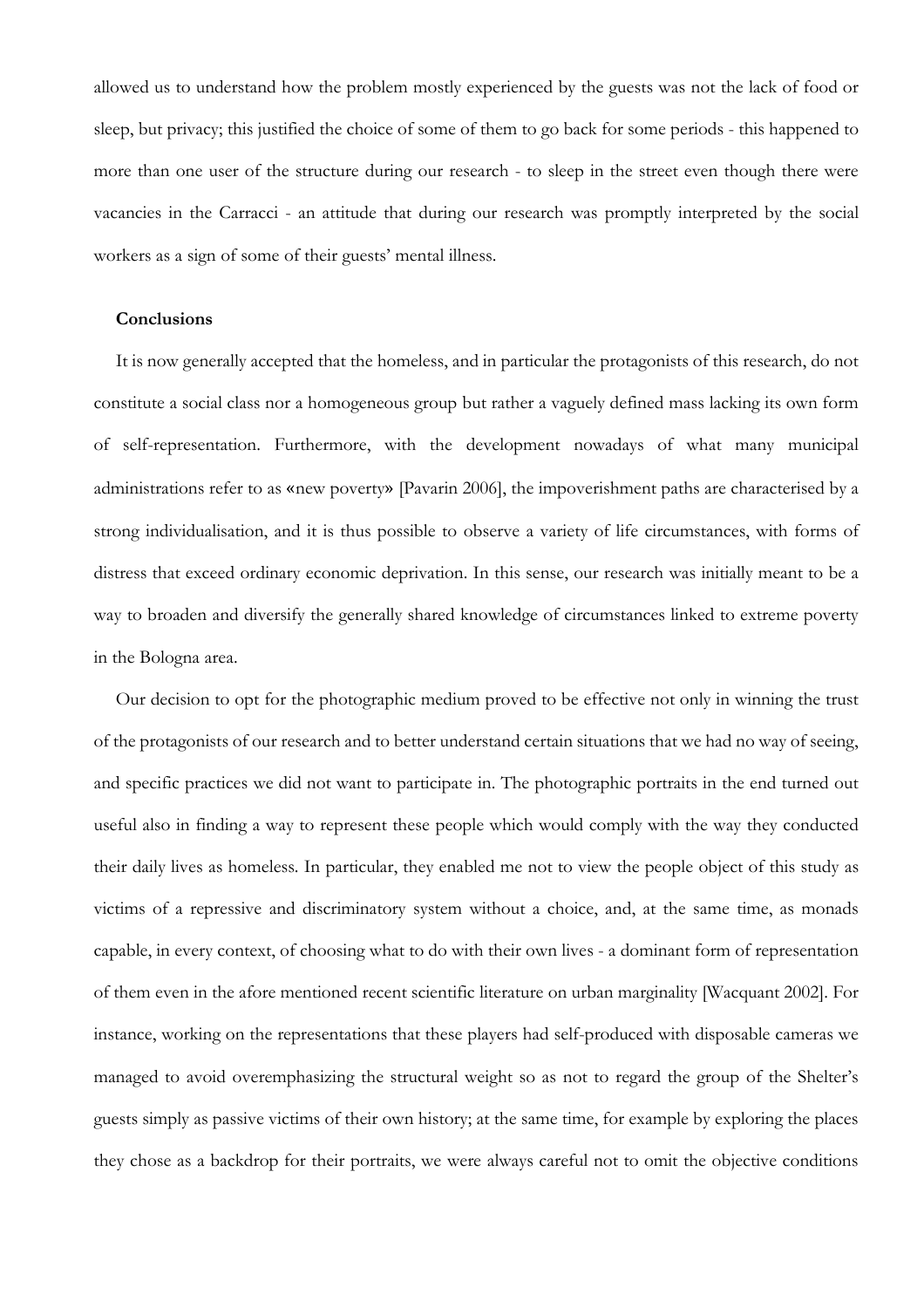that had not allowed many of these people to adequately gamble their "careers" whether as citizens or users of the municipal facilities. [Colombo 1998]

Our choice of continuing the photographic work for all the fifteen months of our study without considering it simply as a parenthesis, or merely functional, has not been a random one: it has allowed the players of my study, often reduced by the local and national media to "pawns" moved by structural dynamics, to emerge as human beings in flesh and blood that shape their future within the theoretical debate on the relationship between «structure and action», that is to say on the relationship between «individual responsibility and structural constraints». [Bourgois 1995]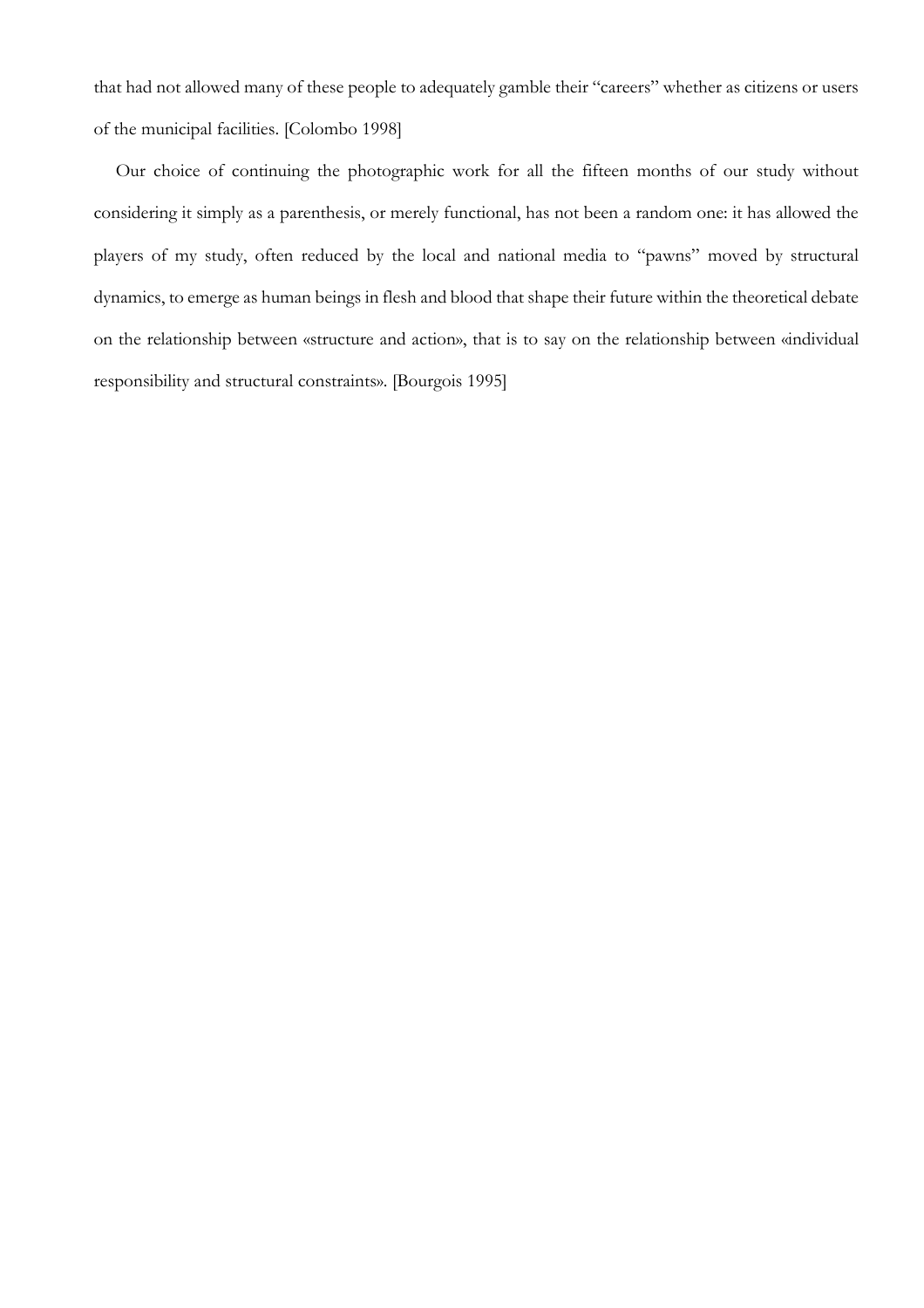## **Bibliography**

### Anderson, Elijah

1999 *Code of the Street: Decency, Violence, and the Moral Life of the Inner City*. New York: Norton.

### Anderson, Nels

1923 *The Hobo*. Chicago: Chicago University Press, 1923. (trad. it. 1994)

## Barnao, Charlie

2004 *Sopravvivere in strada: elementi di sociologia della persona senza dimora.* Milano: Franco Angeli.

### Becker, Howard Saul

1964 *The Other Side: Perspectives on Deviance.* New York: Free Press of Glencoe.

### Bonadonna, Federico

2001 *Il nome del barbone: vite di strada e povertà estreme in Italia.* Roma: Derive Approdi.

# Bourgois, Philippe

1995 *In Search of Respect: Selling Crack in El Barrio.* Cambridge: Cambridge University Press. (trad.

#### it. 2003)

Callari Galli, Matilde, and Scandurra, Giuseppe

2009 *Stranieri a casa. Contesti urbani, processi migratori e giovani migranti*. Rimini: Guaraldi.

Cayton, Horace Roscoe and Drake, St.Clair

1945 *Black Metropolis. A Study of Negro Life in a Northern City*. New York: Harcourt, Brace &

### Company.

#### Desjarlais, Robert

1997 *Shelter Blues. Sanity and Selfhood Among the Homeless.* Philadelphia: University of Pennsylvania

#### Press.

### Du Bois, William Edward Burghardt

1896 *The Suppression of the African Slave Trade to the United States of America: 1638- 1870*, Tesi per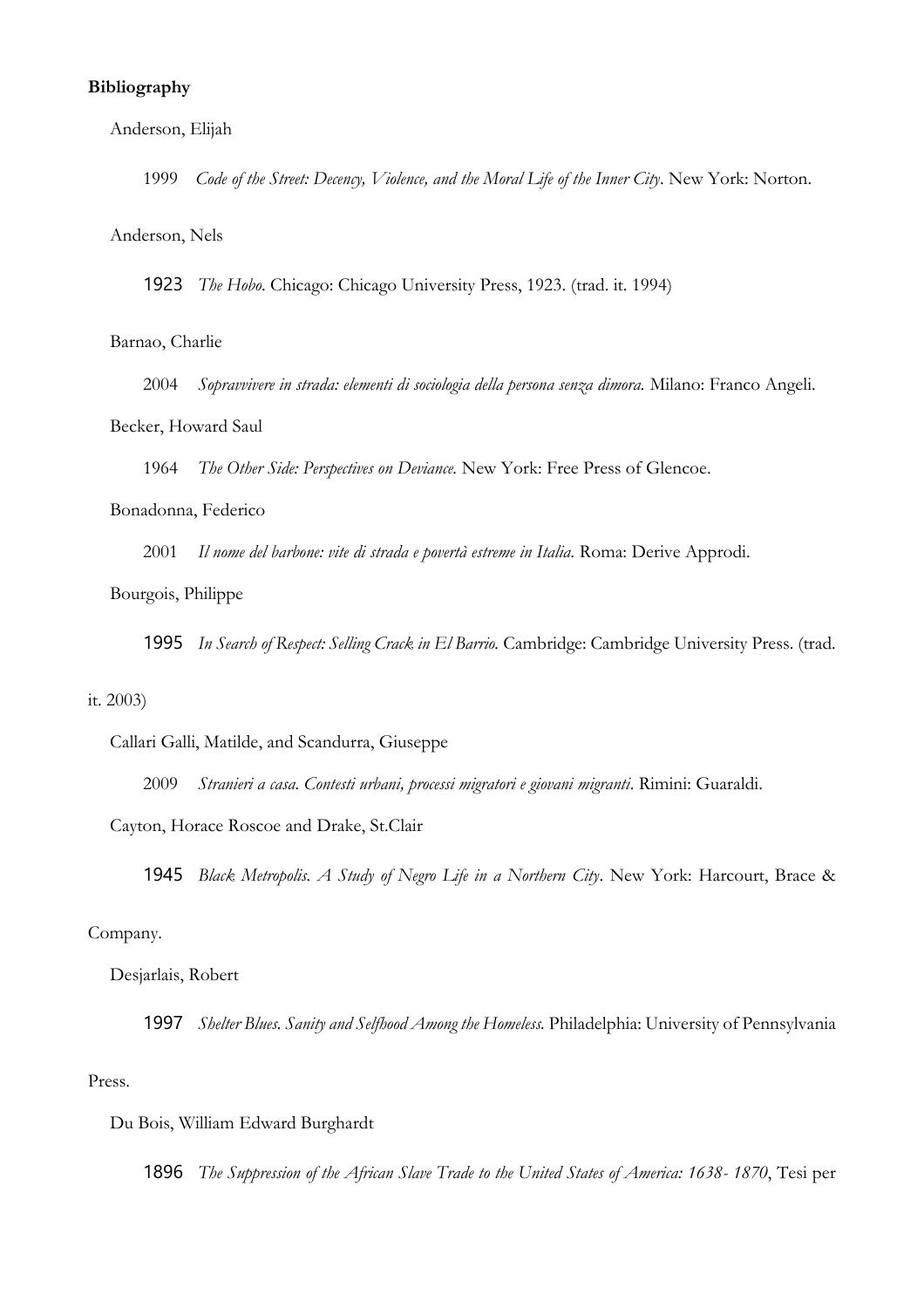il PhD (Harvard Historical Studies). New York: Longmans Green and Co.

Duneier, Mitchell

1999 *Sidewalk.* New York: Farrar, Straus and Giroux.

### Fabietti, Ugo

1999 *Antropologia culturale.* Roma: Laterza.

#### Gaboriau, Paul

1993 *Clochard: l'univers d'un groupe de sans-abri parisiens.* Paris: Juliard.

### Gans, Herbert J.

1962 *The Urban Villagers. Group and Class in the Life of Italian-Americans.* New York: The Free

## Press.

Glasser, Irene, and Bridgman, Rae

1999 *Braving the Street. The Anthropology of Homeless.* New York-Oxford: Berghahn Bookes.

### Goffman, Erwin

2003 *Asylums. Le istituzioni totali: i meccanismi dell'esclusione e della violenza.* Torino: Einaudi.

### Hannerz, Ulf

1969 *Soulside: Inquiries into Ghetto Culture and Community.* New York: Columbia University Press.

#### Lewis, Oscar

1973 *La cultura della povertà e altri saggi di antropologia.* Bologna: Il Mulino. (ed. or. 1959)

#### Liebow, Elliot

1967 *Tally's Corner. A Study of Negro Streetcorner Men*. Boston: Little Brown and Company. Marano, Francesco

2007 *Camera etnografica. Storie e teorie di antropologia visuale.* Milano: Franco Angeli.

### Newman, Katherine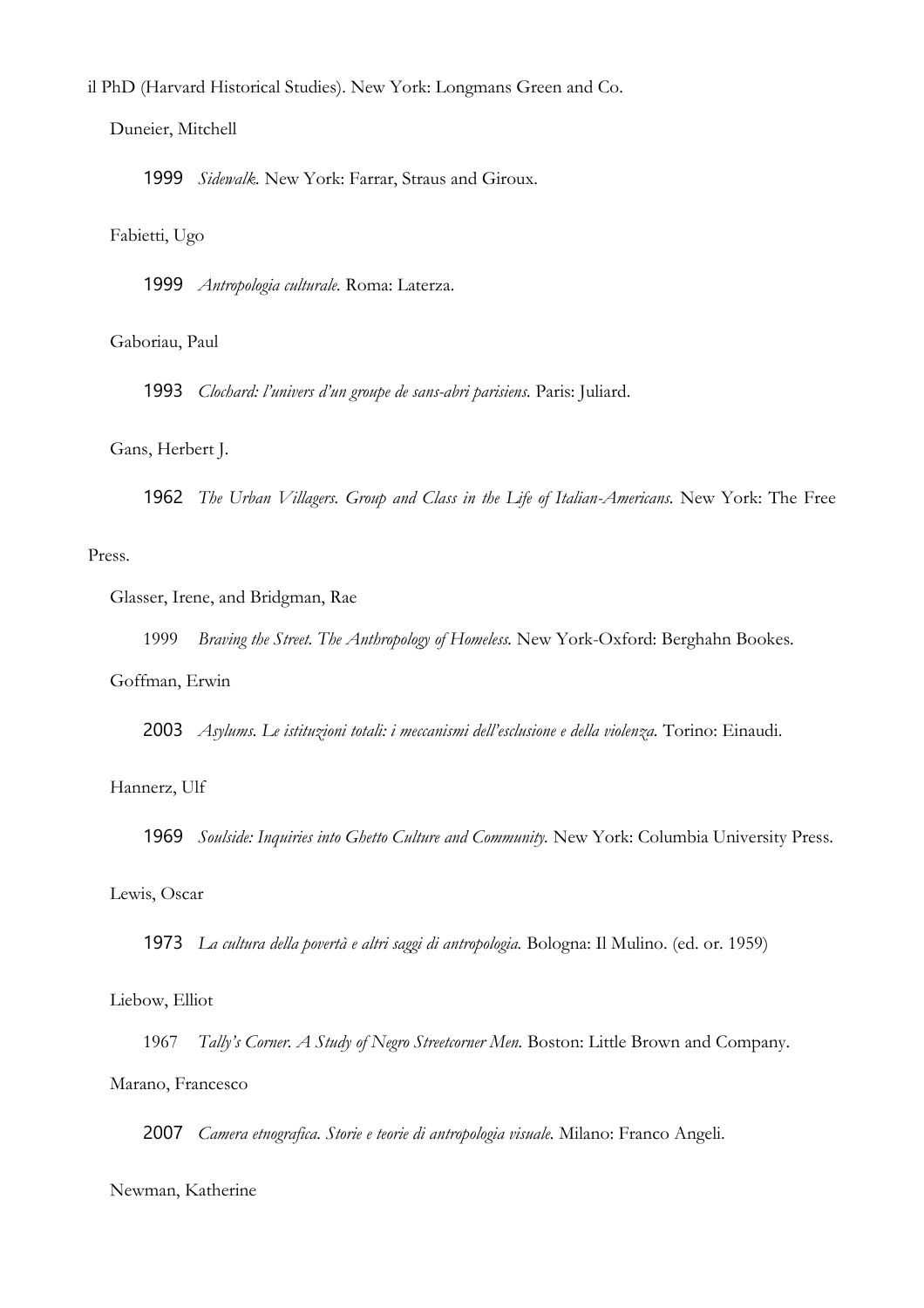1999 *No Shame in My Game: The Working Poor in the Inner City.* New York: Vintage Books.

Park, Robert E., and Burgess, Ernest W.

1921 *Introduction to the Science of Sociology.* Chicago: University of Chicago Press.

Park, Robert E., Burgess, Ernest W., and McKenzie, Roderick D.

1925 *The City*. Chicago: University of Chicago Press. (trad. it. 1967)

Pavarin, Raimondo Maria (ed.)

2006 *Disagio sociale e marginalità a Bologna.* Roma: Carocci.

## Rete Carracci

2005 *Più di un riparo. Il Progetto Carracci dall'emergenza alla casa del riposo notturno Massimo Zaccarelli*.

#### Roma: ZTL.

Scandurra, Giuseppe

2005 *Tutti a casa. Il Carracci: un'etnografia dei senza fissa dimora in Italia.* Rimini: Guaraldi.

2007 Il Carracci: memorie di un rifugio urbano. In *Mappe urbane*. Matilde Callari Galli M. (ed.)

pp. 112-187, Rimini: Guaraldi. 2007

2012 Esiste una 'cultura' della povertà. *Archivio antropologico Mediterraneo*, XV, 14 (2), pp. 29-42.

2013 Che cosa è la povertà. In *Vedere la povertà*. Matilde Callari Galli M. (ed.), Milano: Unicopli. Semi, Giovanni

2006 *Nosing Around*. *L'etnografia urbana tra costruzione di un mito sociologico e l'istituzionalizzazione di* 

*una pratica di ricerca*, working papers.

Spradley, James P.

1970 *You Owe Yourself a Drunk: An Ethnography of Urban Nomads.* Boston: Little, Brown.

Suttles, Gerald D.

1968 *The Social Order of the Slum: Ethnicity and Territory in the Inner City.* Chicago: University of Chicago Press.